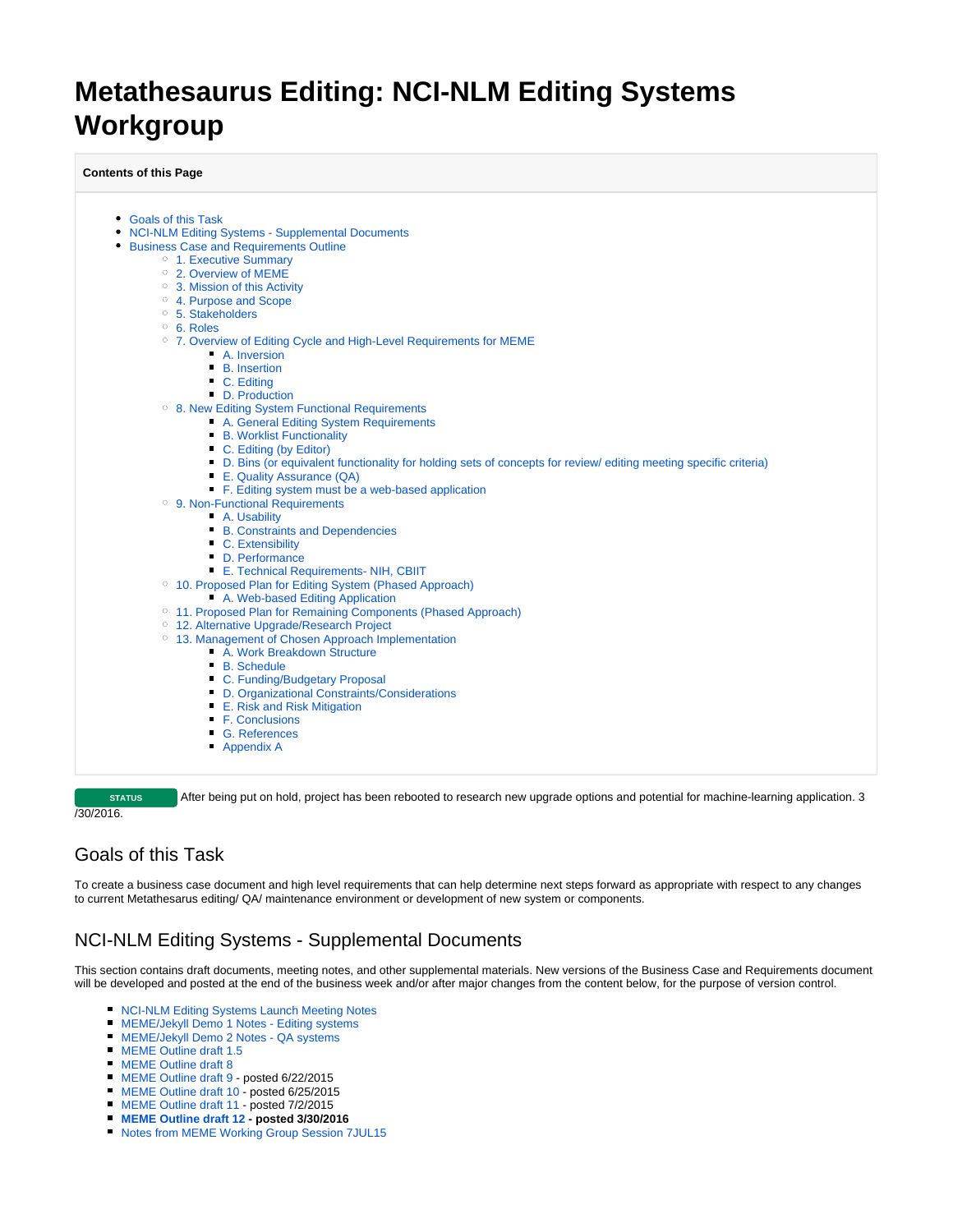# Potential Future of Metathesaurus Enhancement and Maintenance Environment (MEME) Software

# <span id="page-1-0"></span>Business Case and Requirements Outline

# <span id="page-1-1"></span>**1. Executive Summary**

The Metathesaurus Editing and Maintenance Environment (MEME) is a software system used by NLM and NCI to edit terminology content to be exported for production of NLM's Unified Medical Language System (UMLS) and NCI's Metathesaurus.

A number of conditions are driving NCI and NLM to jointly undertake a business analysis of MEME and the UMLS/ NCI Metathesaurus production software and workflow components.

- 1. Components of the software have been modified over the years, but the software is aging; the Jekyll editing interface is the oldest component, at about 15 years old.
- 2. The tooling is extremely specialized. Not many people know how to make the whole process work from one end of the production process to the other. It functions well at the moment, but maintainability may be an issue in the future.
- 3. Reduced (long term) Costs NCI and NLM have varying business needs, but are running systems in parallel which duplicates systems costs and editing costs. Sharing some of the editing at minimum, could reduce long term costs. Investigating ways to share servers or databases could reduce costs further. And improving production efficiency (see 6 below) and reconciling the domain models (see 7 below) would also reduce cost in the long term.
- 4. Editing Efficiency The current system and processes are really inefficient for users. Improved editor productivity should decrease costs.
- 5. Improved Quality The tooling could be developed with the aim of improving editor consistency/accuracy. The ability to make the entire editing process more systematic, deterministic, and focused would improve both efficiency and quality. Systematic means that editors are given specific tasks targeted to events within the system such as source insertion, quality assurance, and sampling; deterministic means that work is generated in reproducible and reliable ways (e.g. built around STYs, built around sources, built around QA), and reproducible means that "same kinds of editing" produce the same results.
- 6. Production Efficiency In the current system, in order to publish the UMLS Meta, we must
	- Turn off editing for a day or two
	- run pre-production
	- produce and QA RRF files,
	- produce/QA a DVD image that we eventually distribute for our users.
	- Load the RRF files into our web services (UTS API/browsers).

The entire process takes around 4 weeks. While we've made (great) improvements to this process over the years, we are still a bit hamstrung as we must wait until 2 systems (MEME/MMSYS) can reconcile their respective RRF outputs before we can release the data publicly and update our APIs/browsers.

7. Reconciling Domain models - Right now MEME, RRF, and UTS all speak a slightly different language to represent the same types of things. The result is that we have processes and data transformations (like loading RRF into UTS) that are prone to errors and require a lot of manual handholding and additional QA.

This wiki page documents the effort to understand the needs and requirements for editing the Metathesaurus content, with a goal of identifying possibilities for how NLM and NCI might collaborate to upgrade or rebuild the editing software in the future.

In order to address some of the goals/drivers listed above, future approaches identified should look for ways to streamline and improve the editing and production processes for NCI and NLM, for example, by:

- 1. Upgrading the software base using modern software production practices as feasible, like continuous integration, planning for providing some early benefit before all pieces are complete.
- 2. Identifying a way to invert shared sources once.
- 3. Identifying where NCI and NLM business rules for editing can be harmonized.
- 4. Reducing maintenance costs through the possibility of running 1 set of servers.
- 5. Considering whether there is a technical approach for running 1 database that can meet both sets of needs by enabling creation of separate views, or 2 databases with ability to synchronize specific content on demand.
- 6. Providing a web based editor interface and more integrated tooling to promote efficiency.
- 7. Improve the publishing efficiency by creating a more flexible, web-first publishing system.
- 8. Reconciling the different domain models in use in different parts of the editing and publication processes. Perhaps this can lead to a smoother approach to publishing.

**Assumptions:** Most of the documentation below applies mainly to the central editing portion of the UMLS and NCI Meta production processes. The early and late stages of the Metathesuarus workflows most likely are not going to change initially– i.e. how source terminologies are processed for insertion and how the exported files are packaged and served for production. Note that we are NOT assuming a priori that the editing and workflow need to be exactly replicated, though we have tried to understand what basic features any editing system would need.

# <span id="page-1-2"></span>**2. Overview of MEME**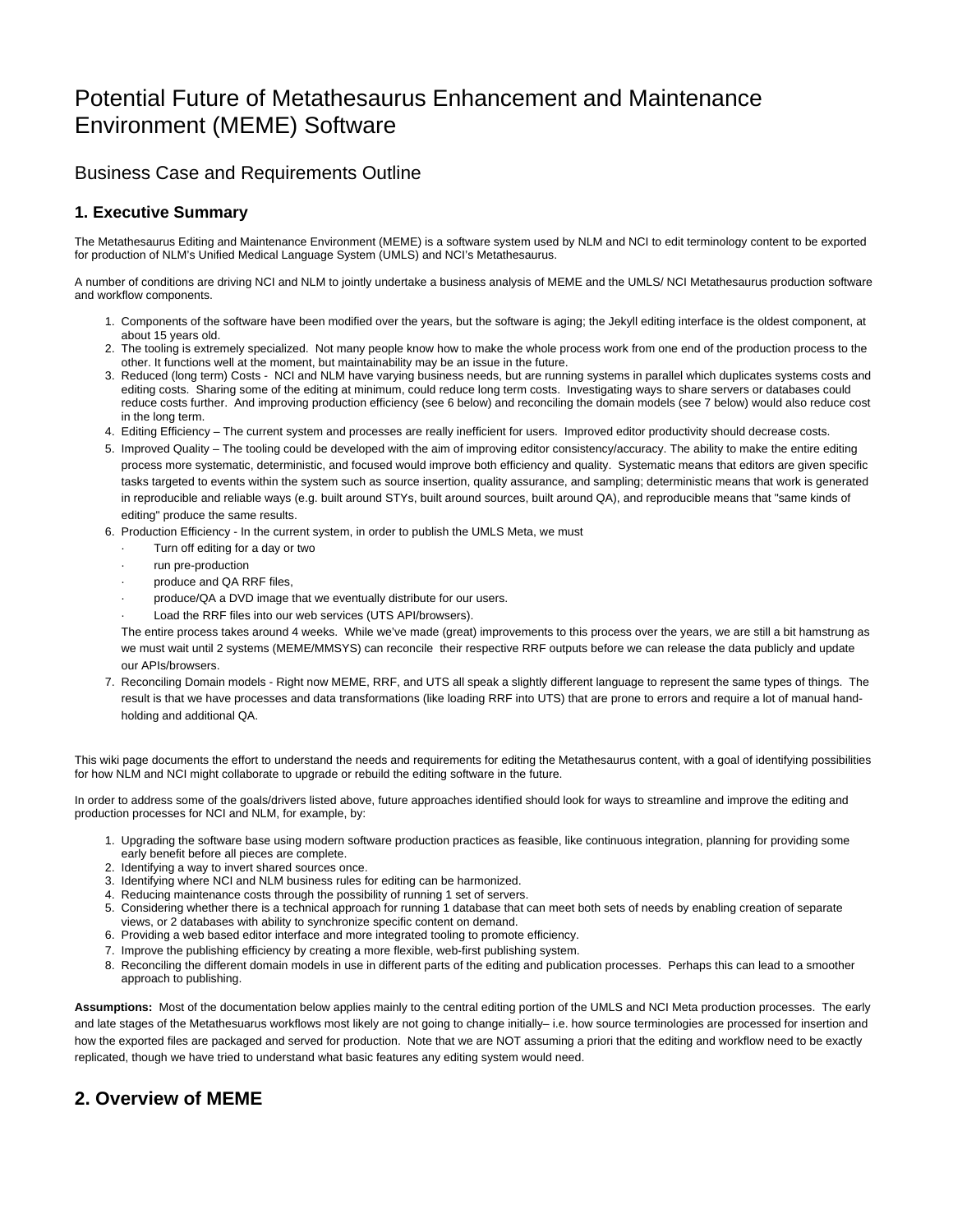The purpose of the Unified Medical Language System is to assist in the advance of systems that aid health care professionals and researchers in retrieval and integration of biomedical information obtained from a number of knowledge sources, and to help users in linking dissimilar information systems. UMLS also builds knowledge sources that can be used by intelligent programs to overcome:

- Language disparities used by different users or different information sources.
- Disparities in granularity and perspective.
- Problems in mapping and aggregating data from different sources.

MEME contains information regarding biomedical concepts and terms from many controlled vocabularies and classifications used in patient records, administrative health data, and full text databases. The Metathesaurus maintains the names, meanings, hierarchical contexts, attributes, and inter-term relationships present in its source vocabularies. General defining principles of the Metathesaurus include:

- Concept Organization
- Common format for distribution of vocabularies
- Linking vocabularies  $\bullet$
- Representing multiple hierarchies  $\bullet$
- Regular updates (at least annual)
- Representation of the meaning in each source vocabulary  $\bullet$
- Explicit tagging of each source vocabulary's information  $\bullet$

The Metathesaurus is produced by automated processing of machine-readable versions of the source vocabularies. To accomplish this, each source vocabulary must be put into a common representation. After the source is in this common data structure, lexical matching is performed, suggesting possible synonyms and concepts to which the added concept might be related.

## <span id="page-2-0"></span>**3. Mission of this Activity**

The mission of this activity is to understand the general requirements for the Metathesaurus editing system, as illustrated by the MEME environment (Figure 1 below). The conclusions from this task may allow for updating of the Editing System within MEME, and then, if possible, stage a long-term plan for "re-doing" or updating multiple components of the system. Both will be addressed in the following sections. The goal in the near term is to understand what features and functionality would be required of any Metathesaurus editing system.



# **Metathesaurus Life Cycle**

#### **Figure 1 – Metathesaurus Lifecycle**

## <span id="page-2-1"></span>**4. Purpose and Scope**

The intent for understanding the editing requirements is the main focus, but high level requirements of other phases of the lifecycle are important to understand in context, as they interact with the editing system, as seen in Figure 1 above. The intent is not necessarily to replicate MEME, but to derive requirements based on observation of these tools and their use.

# <span id="page-2-2"></span>**5. Stakeholders**

A. Content Editors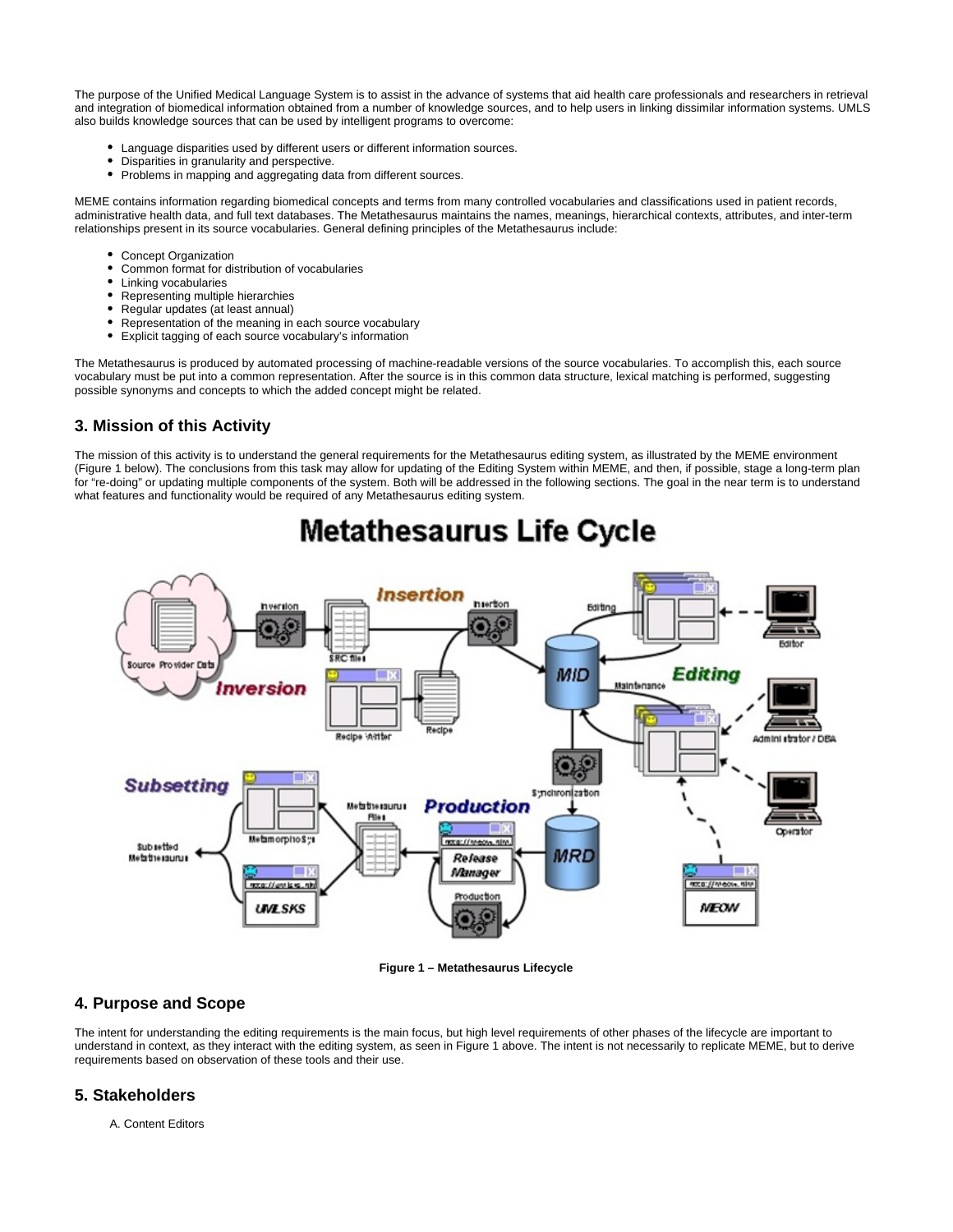- B. Workflow managers
- C. UMLS and NCI Meta production staff for all phases of life cycle
- D. NLM management staff
- E. NCI management staff
- F. Software Developers
- G. End users

#### <span id="page-3-0"></span>**6. Roles**

The following roles are current roles in the MEME environment. These roles currently have some overlap in responsibilities and some are rarely used, therefore one role does not necessarily represent one individual. Any possible update or upgrade of MEME will have to reassess the Roles for the system.

A. **Administrator (R-A):** Administers the IT infrastructure, hardware, software installations, and databases. Responsible for configuring new systems, installing software, scheduling recurring processes, and making copies of databases as needed. There are at least three subadministrators

- a. Database Administrator (R-A.dba) Database
- b. System Administrator (R-A.sys) Operating System
- c. MEME Administrator (R-A.meme) MRD, MEME, MIDSVCS, LVG, other servers

B. **Developer (R-DEV):** Maintenance of existing code line development of enhancements based on objectives/priorities. Includes management of the complete software development cycle, including software QA.

C. **Development Manager (R-DM):** Manages the software development life cycle (including documentation and QA).

D. **Documenter (R-DOC):** Maintenance of existing documentation, development of new ways of tracking processes, reporting progress, etc.

E. **Editor (R-E):** Edits MID content.

F. **Editing Manager (R-EM):** Manages the editing process. This includes deciding when insertions will happen, and performing the routine EMS /WMS operations after relevant DB work is completed.

G. **Inversion/Insertion Manager (R-IM):** Manages the inversion and insertion process. This includes prioritizing inverter resources and making sure deadlines for source insertion objectives are met. Also plans and manages bug fixes and development of enhancements and QA improvements to inversion toolkit. Plans staging of test and real insertions to meet production timing goals.

H. **Inverter (R-IV):** Writes inversion scripts, performs inversion work, and validates results. Typically also responsible for things like converting to UTF-8 character set and providing the gold standard "initial state" for each source.

I. **Insertion Operator (R-IO):** Takes inverter output, develops insertion recipes, and performs test and "real" insertions.

J. **Maintainer (R-M):** Performs ad-hoc maintenance operations. This can be in response to QA problems, or requests for E or EM roles for specific work (e.g. change all 'XX' STYs to 'YY' STYs for concepts with source S1 where they have X type of relationship to S2).

K. **Production Operator (R-PO):** Performs pre-production operations, production operations, and post-production operations.

L. **Project Manager (R-PM):** Overall project manager.

M. **QA Operator (R-QA):** Operates QA tools. Identifies QA problems at each stage of life-cycle and triages for handling. Communicates with M role to determine resolution of known problems. Also responsible for QA reporting functions.

N. **Source Liaison (R-SL):** Responsible for performing source acquisition and initial qualification and evaluation.

O. **User Community Liaison (R-UCL):** Responsible for interacting with user community. Triage of user complaints and suggestions and routing of requests or questions to relevant roles.

# <span id="page-3-1"></span>**7. Overview of Editing Cycle and High-Level Requirements for MEME**

This section outlines the high-level requirements for MEME and gives a snapshot of where the system is now. The following sections, starting at I. and following beyond, outline the evolution of MEME, while focusing mainly on the Editing functionality.

#### <span id="page-3-2"></span>**A. Inversion**

Inversion is the process of converting source provider files in their native format to MEME's common format, called the .src format. Generally, the inversion process consists of running a script or scripts tailored to the particular conversion task.

Inversion begins with a set of files that come from a source provider (for example, MeSH). These files will be in a source specific format. One key goal of inversion is to maintain source transparency, or the preservation of all initial data in the new format. Source transparency can be validated by attempting to recreate the original source files. Additional work is required for sources that have hierarchies to generate the necessary information to completely and accurately represent those hierarchies.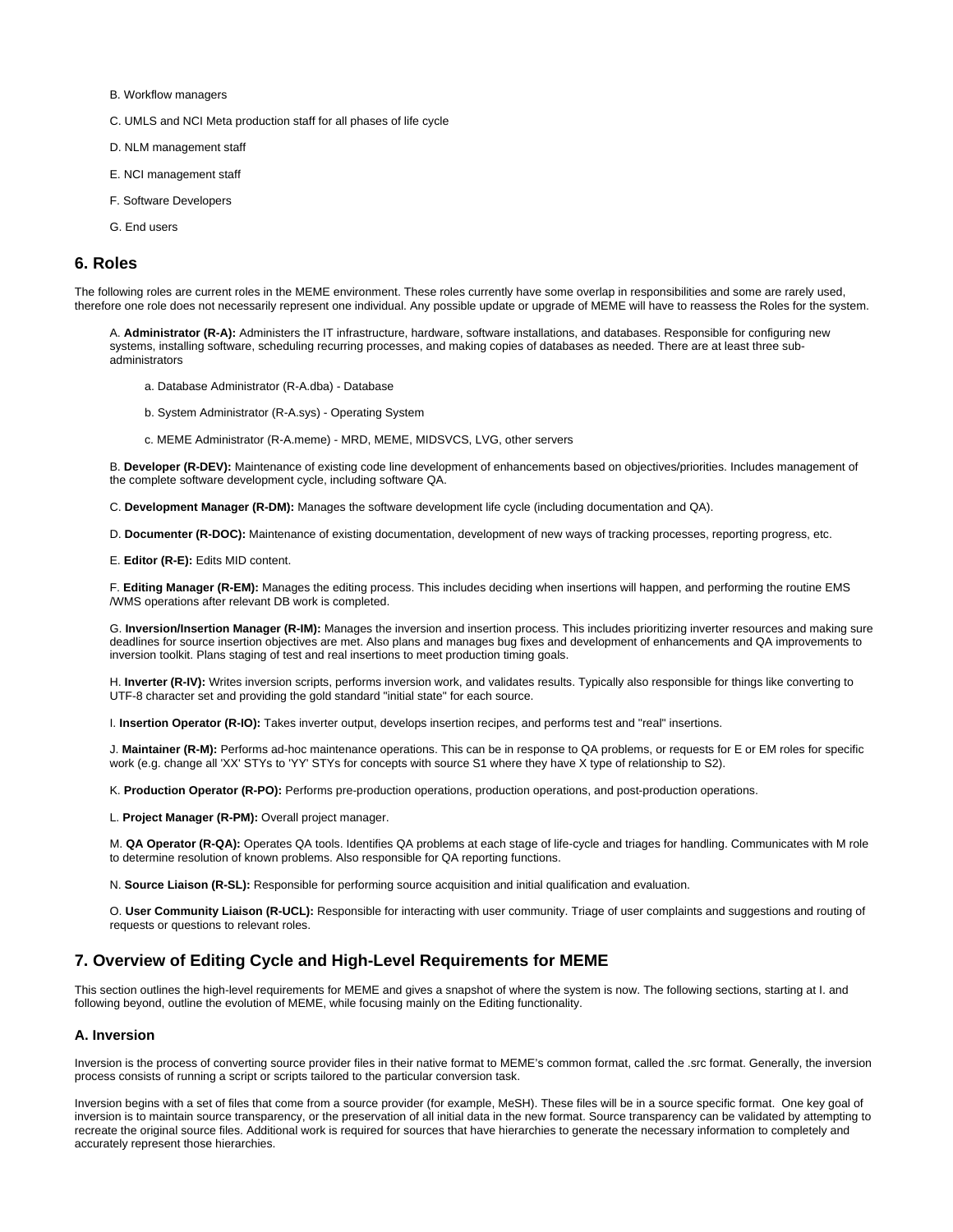Inversion ends with insertion-ready .src files and a source insertion recipe used to actually load the inversion data into an editing database.

Information about source data and the process of converting it is stored and maintained over time using the Source Information Management System, or SIMS. This is an on-line documentation system that captures all relevant information about the process and data. Eventually, a subset of this data is to be made publicly available to satisfy another requirement of source transparency, that the representation of original source data in MEME is accurately documented.

A hierarchy viewer tool supports visualizing and sampling source hierarchies prior to insertion. This is a good check on whether hierarchies were built properly.

There are several strong justifications for continued use of a common load format for the system:

- Insertion recipes can be written against a reference data model that does not change, facilitating ease of understanding and code reuse.
- Quality assurance processes can perform structural and semantic validation in a consistent way. Similarly, accounting for changes in source terminologies from version to version can be done consistently, regardless of changes in underlying native formats.
- Counting and sampling approaches to data quality can be applied consistently across the entire life cycle. This is particularly valuable for ensuring "conservation of mass".

Current .src is a historical format and some consideration should be given to long-term harmonization of the input and output formats for the Metathesaurus (e.g. ".src" and ".RRF"). Converging on a single, standard data representation will enable "closing the loop" allowing QA processes to verify that exactly what goes in is exactly what comes out.

### <span id="page-4-0"></span>**B. Insertion**

Insertion is the process of loading inversion data files into the Metathesaurus Information Database (MID). The source insertion process typically begins with inversion files. A GUI wizard called the "recipe writer" is used to create a "recipe". The recipe informs the insertion system of the series of steps needed to load and merge the inversion data with the editing MID. Behind each step is a piece of code that performs some aspect of the insertion. When finished writing a recipe, a user creates an HTML file for viewing the recipe steps, an XML document representing the saved form of the recipe, and a UNIX shell script for performing the insertion.

When inserting a source, a test insertion must first be scheduled and run. The source inverter and NLM content experts should review the test insertion to make sure that (a) the insertion recipe was properly implemented, and (b) that the insertion recipe was the correct recipe for the data. If any major modifications are made, an additional test insertion must be performed.

A key requirement of insertion process is that the underlying data store must be able to accommodate multiple, simultaneous versions of the same terminology. For efficiency, it is even more desirable to be able to represent a shared core of data between two versions, the delta of the old version (changed and removed), and the delta of the new version (changed and added).

#### <span id="page-4-1"></span>**C. Editing**

**Editing is the process of resolving conflicts between a source's view of synonymy and the UMLS view of synonymy.** The Metathesaurus is a thesaurus comprised of a large number of constituent vocabularies, and it is an editor's task to incorporate all of the different views of the world into a homogenous single representation.

Editing is primarily driven by four processes:

A. Insertion of new sources. A new source is one whose content has never appeared in the Metathesaurus before. Here, the insertion process attempts preliminary matches to the existing MID content. It is ultimately the editor's task to review every concept in the new source and decide if the insertion algorithm placed it correctly into a UMLS concept or if it should be moved elsewhere. Typically, editors try to merge as much of the new source with existing MID content as possible so as to avoid creating new missed synonymy. Another important goal is to locate all new concepts created by the source and connect them to existing MID concepts so as to avoid creating new orphans.

B. Insertion of updates to existing sources. An update source is a new version of a source that already exists in the Metathesaurus. Here, the primary editing responsibility is the same as for a new source, but instead of reviewing all content, editors do not have to review content judged to be safe replacement.

C. Quality assurance predicates (QA bins). Various scripts and PL/SQL packages produce sets of concepts (clustered or non-clustered) that violate certain QA conditions.

D. Ad hoc sets. At any time, a certain predicate may be used to generate a list of concepts. Frequently used ad-hoc sets are incorporated into a collection of Ad Hoc Bins.

Editing management today typically revolves around bins, or collections of concepts. Bins are managed and maintained by the Editing Management System. This web based tool allows administrators to create mutually exclusive bins of concepts based on an ordered list of predicates. Additionally, orthogonal sets of bins based on QA queries or just frequently used ad hoc queries can also be built and maintained. Editors are assigned worklists which are collections of concepts from a particular bin. Worklists are created and managed by the Worklist Management System.

An editor typically looks at one or more UMLS concepts at a time and attempts to resolve issues that cause those concepts to require review. Once an editor decides that a change needs to be made, they will use the MEME4 editor (Jekyll) to enact the change. An editor is required to approve the concept when finished with it. The concepts on an editor's worklist that are left untouched are subjected to a process called "stamping," in which they are algorithmically approved.

#### <span id="page-4-2"></span>**D. Production**

Production occurs post-editing and is not the main focus of this requirements activity. (However, it should be considered in the context of the longer term plan to change UMLS Editing, QA and Production.)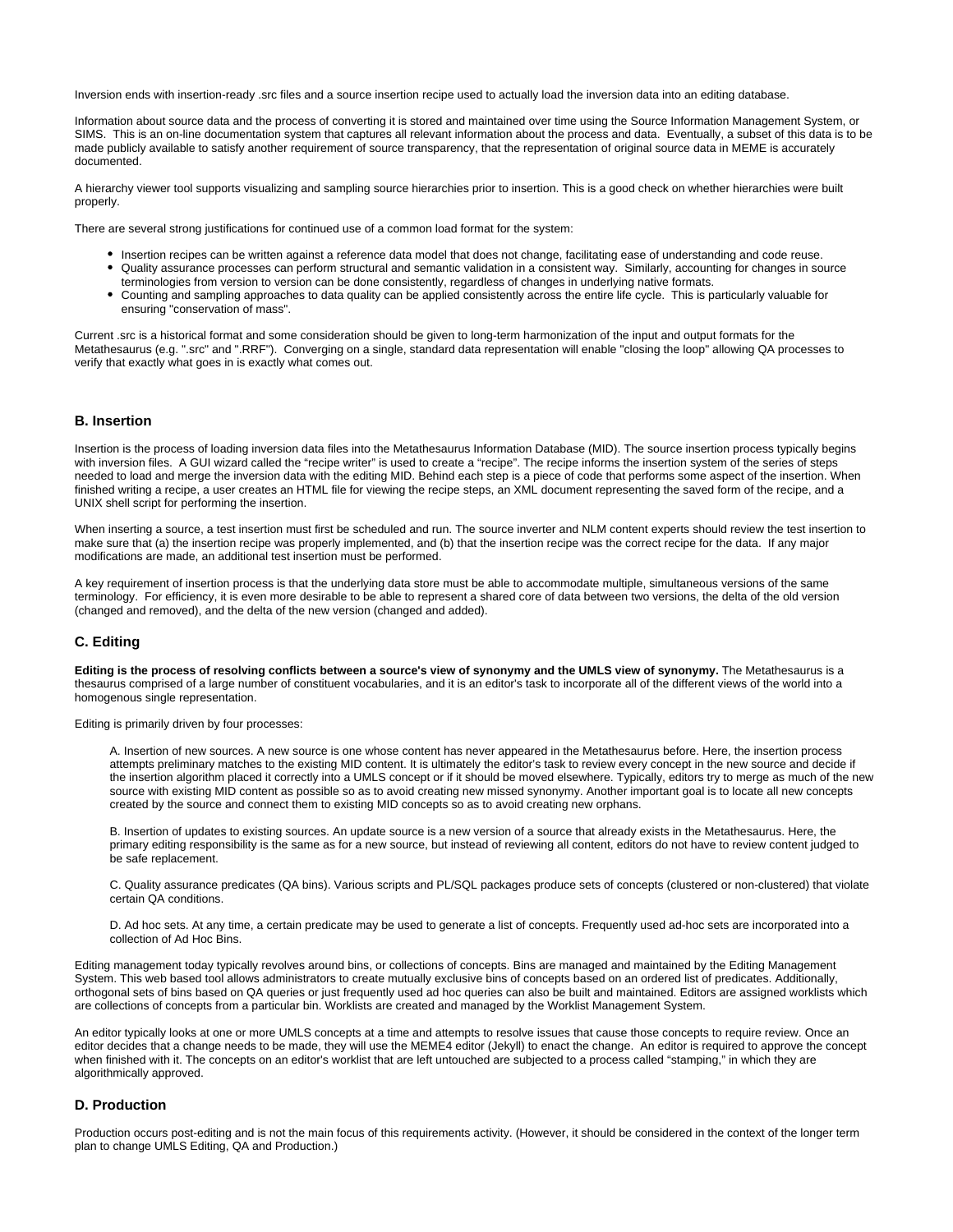The steps and elements are as follows:

- a. Synchronization
- b. Metathesaurus Release Database
- c. Release Manager (Production)
	- 1. Quality Assurance- QA on MEME published reports to review and reconcile differences.
- d. Metathesaurus Files (mmsys.zip and .nlm files)
- e. DVD Mastering
- f. UMLSKS
	- 1. User Applications
	- 2. UMLSKS User
- h. MetmorphoSys- Further information is available [here.](http://www.nlm.nih.gov/research/umls/implementation_resources/metamorphosys/)

Some consideration should be given to what would constitute a "continuous release" process for content. The present system requires a "freeze" of editing in order to validate and prepare content for a release. Following those steps, editing is allowed to resume in parallel with the generation of release data. The main alternative to this approach would involve maintaining a "release ready" state of the data where editing is done in a branch or separate environment and then final approved content would be merged in to create a new "release ready" state. Such an approach would facilitate "anytime release" as well as the ability to produce a delta release to provide users only the content changes that have occurred since the latest release.

Web-first publishing might streamline the production process. (Add more detail from Steve)

#### E. Other overall considerations:

Reconciling Domain models - Right now MEME, RRF, and UTS all speak a slightly different language to represent the same types of things. The result is that we have processes and data transformations (like loading RRF into UTS) that are prone to errors and require a lot of manual hand-holding and additional QA. Is it possible to reconcile the domain models in the short or longer term?

## <span id="page-5-0"></span>**8. New Editing System Functional Requirements**

These functional requirements are derived through a series of meetings, demonstrations, and review of documentation.

# <span id="page-5-1"></span>**A. General Editing System Requirements**

- a. [All functionality on Jekyll's current SEL (Select) screen] SEE SCREENSHOT.
- b. Ability to edit:
	- 1. Semantic Type
		- i. Add, Delete, Replace functionality
	- 2. Concept
		- i. Merge, Split, Approve functionality
	- 3. Atom
		- i. Add, Delete, Move (from one concept to another) functionality
	- 4. Relationship
		- i. Change, Add, Delete functionality
- c. Lifecycle tracking of individual source vocabulary and where individual sources are in the lifecycle (see Figure 1)
- d. Application should allow for:
	- 1. Browsing in Editing mode
		- i. All browsing functions need 'back', 'forward', 'go to beginning', 'go to end functions' while browsing Editing system
	- 2. Browsing a concept
		- i. Ability to view multiple concepts at the same time/within same window.
		- ii. Once insertion is done, need to be able to see relationships, hierarchy, etc within database without looking it up in a book. See for example, RX-NORM editor where you can visualize the source well.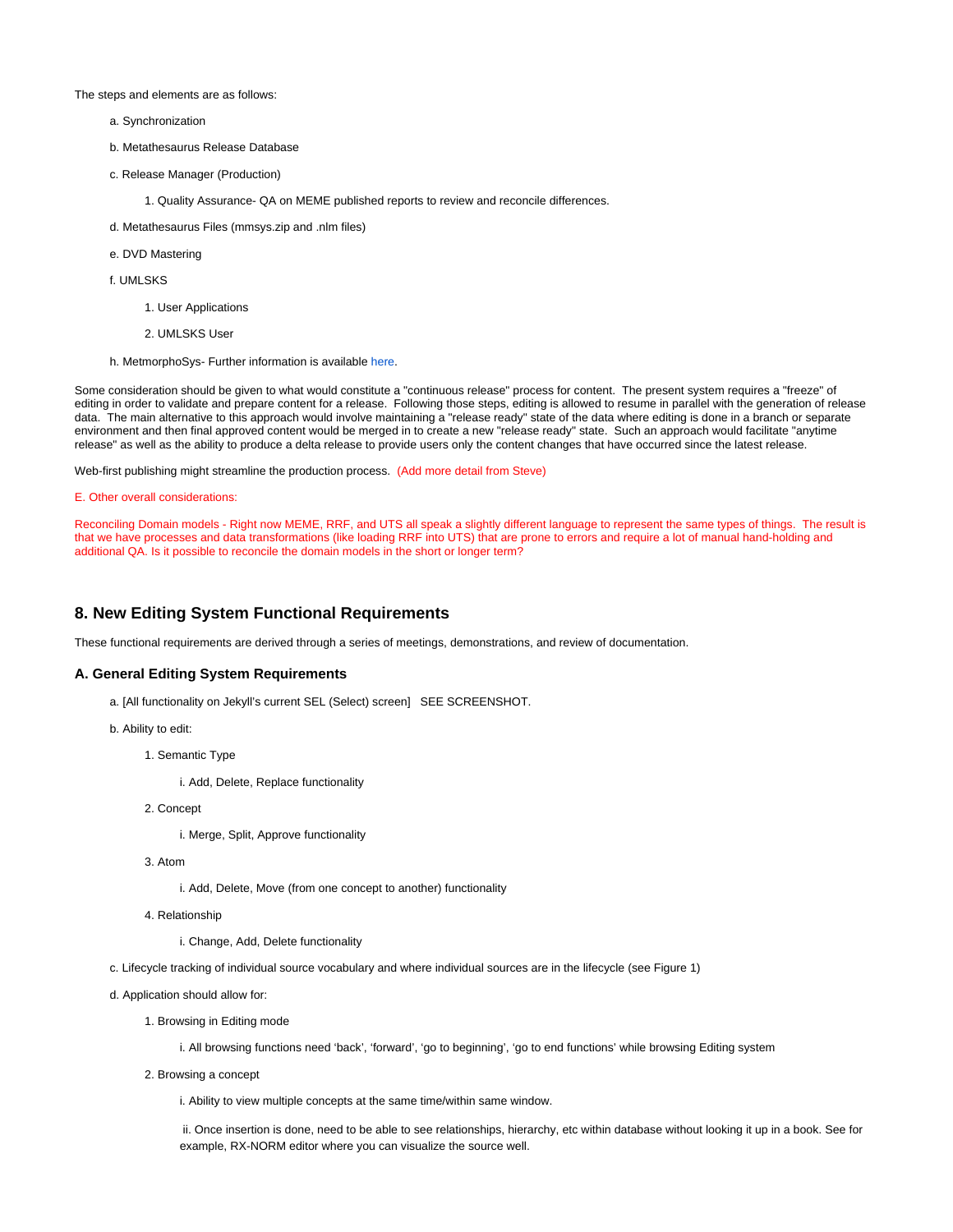- 3. Browsing published concepts
- 4. Browsing of a concept within the full lifecycle
- 5. Multiple (e.g. max 15) users to edit simultaneously (and see each others work?)
- 6. Role based functionality (e.g. workflow manager, editing manager, editor)
- 7. Reporting
	- i. Parent/child hierarchy in reports (export to file for download?)
	- ii. Ability to View All or Filter
- 8. (configurable) Real-time integrity checking to prevent bad data input.
- 9. Export (separate from release?)

e. Interface with the worklist environment (e.g. discover assigned worklists, pull concepts into environment from worklist, track progress through worklist, stamp worklist when finished – or mark for later stamping)

f. Functionality that supports publishing at intervals in XML and OWL (publishing what? Metathesaurus itself is NOT conducive to Owl as it is not an ontology)

g. Sub-setting capability.

#### <span id="page-6-0"></span>**B. Worklist Functionality**

Worklist integration should be simple and efficient, so that editors can utilize quickly and painlessly.

- a. Ability by workflow manager role to view worklists in a dashboard within the web-based system
- b. Ability to assign tasks via worklists.
	- 1. Worklists may be as small as a single concept
	- 2. Worklists may contain concepts or atoms from one or more sources
	- 3. Worklists support clustering (e.g. groups of concepts connected, say because of a demotion)

c. Tracking of edits and assignments via worklist (delta reports indicating what has changed and who made changes)

#### <span id="page-6-1"></span>**C. Editing (by Editor)**

- a. Tool should help editors assert synonymy
- b. Tool should allow for sort, flag, and move functions
- c. Ability to view and edit whole cluster (group of concepts) and/or each concept one at a time
- d. Ability to split/merge concepts
- e. Ability to see relationships and hierarchy within database
- f. Ability to Undo previous editing steps
- g. Multiple simultaneous users without conflict (or concurrency issues, like deadlocking)?
- h. Edit semantic type, flag for status

#### <span id="page-6-2"></span>**D. Bins (or equivalent functionality for holding sets of concepts for review/ editing meeting specific criteria)**

There are currently three kinds of bins used to support editing: ME bins, QA bins, and AH bins.

Mutually Exclusive (ME) are the major bins, primarily used to drive editing and are based on concept status as well as other predefined conditions.

A new system needs an equivalent functionality, with ME bins holding concepts from multiple sources.

Quality Assurance (QA) bins hold concepts based on QA rules that can be run at any time to identify known, problematic data conditions. Typically work from these is put into "checklists" and edited alongside the worklists. If something is already on a worklist, it typically does not also get put onto a checklist. QA bins should also be at "zero" for the system to be ready for a release. Similar functionality is needed for a new system.

Ad hoc (AH) bins are a less commonly used mechanism for weaker QA rules but it has a history mechanism. The idea is that you can find concepts matching a condition where sometimes that condition is acceptable and sometimes not. Editors make choices about that and the history mechanism prevents these cases from needing re-review. QA bins are more for rules that should not be violated, whereas AH bins are for rules that have known and correct exceptions.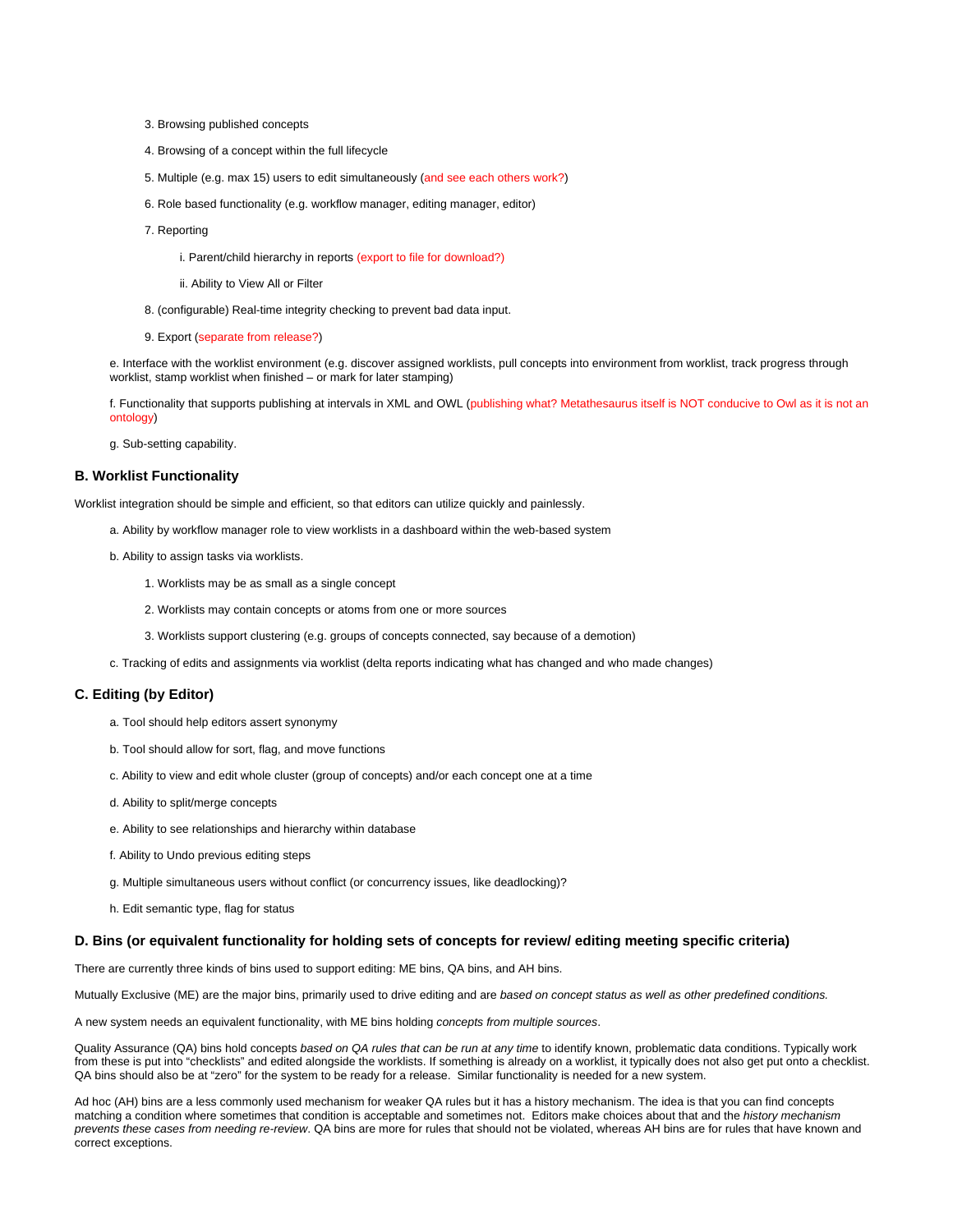Overall requirements for Bins or equivalent:

- Bins are configurable.
- Bins can be created and reordered.
- Bins are the same if the same editing rules are used, and different bins used to support different editing rules.
- "Comment out" bins that you don't want at particular time.
- All bins should have a zero count to freeze for production

• "ncibadmerges" – This is an NCI specific bin used when two NCI/PTs get merged into the same concept. The fix is usually to separate them back out along with any other atoms that mean the same thing (e.g. split the case). Occasionally, these are correct and then the information is fed back to the NCI thesaurus authoring environment to actually put them together into one code.

• Q/A goal : 'it would be nice to be able to make bins without going to the programmers'

#### <span id="page-7-0"></span>**E. Quality Assurance (QA)**

QA of the types mentioned below, are now controlled outside of the Jekyll editing interface, through a series of tools and scripts which act on the .src files directly.

a. Ability to QA via 'conservation of mass'- Counting, comparing, and explaining discrepancies. There is a "qa reference model" of the data which determines the aggregations (group by) expressions that are used for counts. Counting is all done relative to the "release perspective". An adjustment/explanation mechanism should also be supported to allow for known discrepancies.

1. A count-comparison function is also needed to verify that mass is preserved across the life cycle (and that known explanations account for all discrepancies).

- 2. Should be able to compare counts of a source to the previous version
- 3. Should be able to compare counts of the current release to the previous release
- 4. Should be able to compare counts within editing environment from week-to-week.

5. Should be able to compare counts from before a life-cycle event (like an insertion) to counts afterwards. – e.g. assure that an insertion actually brought all expected source data into the system.

b. Hierarchy Viewer function to 'spot check' QA from Insertion

1. Hierarchy visualization should be based around data that is actually used to insert into the database. Current tool builds an intermediate form that is used by the viewer – this is problematic because it may be out-of-sync with the actual insertion files.

c. Source (SRC) QA: For Spot Checking purposes from Insertion- Automated QA algorithm runs every time a source is inserted into the system. When things inserted, able to go in and view data elements to make sure that everything got inserted as it should have. In particular, it is important to sample new content (e.g. a new term type) and content that has been removed since the previous release.

d. RAW SRC Count: SRC QA run data for spot checking Inversion- Whenever inverters run an inversion, one script is a SRC QA to show breakdown. First time things are counted and compared, if something is different, then it must be explained. Ability to labelling sequential order in which stages happen, e.g. "presentation improvements".

- e. Other QA tools??
	- 1. Rule-based checking of data conditions not completely managed by database constraints (e.g. the "MID Validation" tool).

2. Statistical analysis to look for outlier conditions (e.g. very low volume combinations of semantic type usage) – this is good stuff for "ad hoc" bins because of the history mechanism.

f. Requirement related to Editing: QA tools must feed into Editing System to create a checklist that is assignable to editors internally.

#### <span id="page-7-1"></span>**F. Editing system must be a web-based application**

a. Eliminate extra layers and/or "doors" into system

1. Citrix

- 2. Multiple logins
- 3. Remote Desktop/Applications (NCI)
- b. User must be able to login using NIH credentials.
- c. Simultaneous Editing with multiple users logged in

#### **G. Collaboration with NCI (and other organizations)**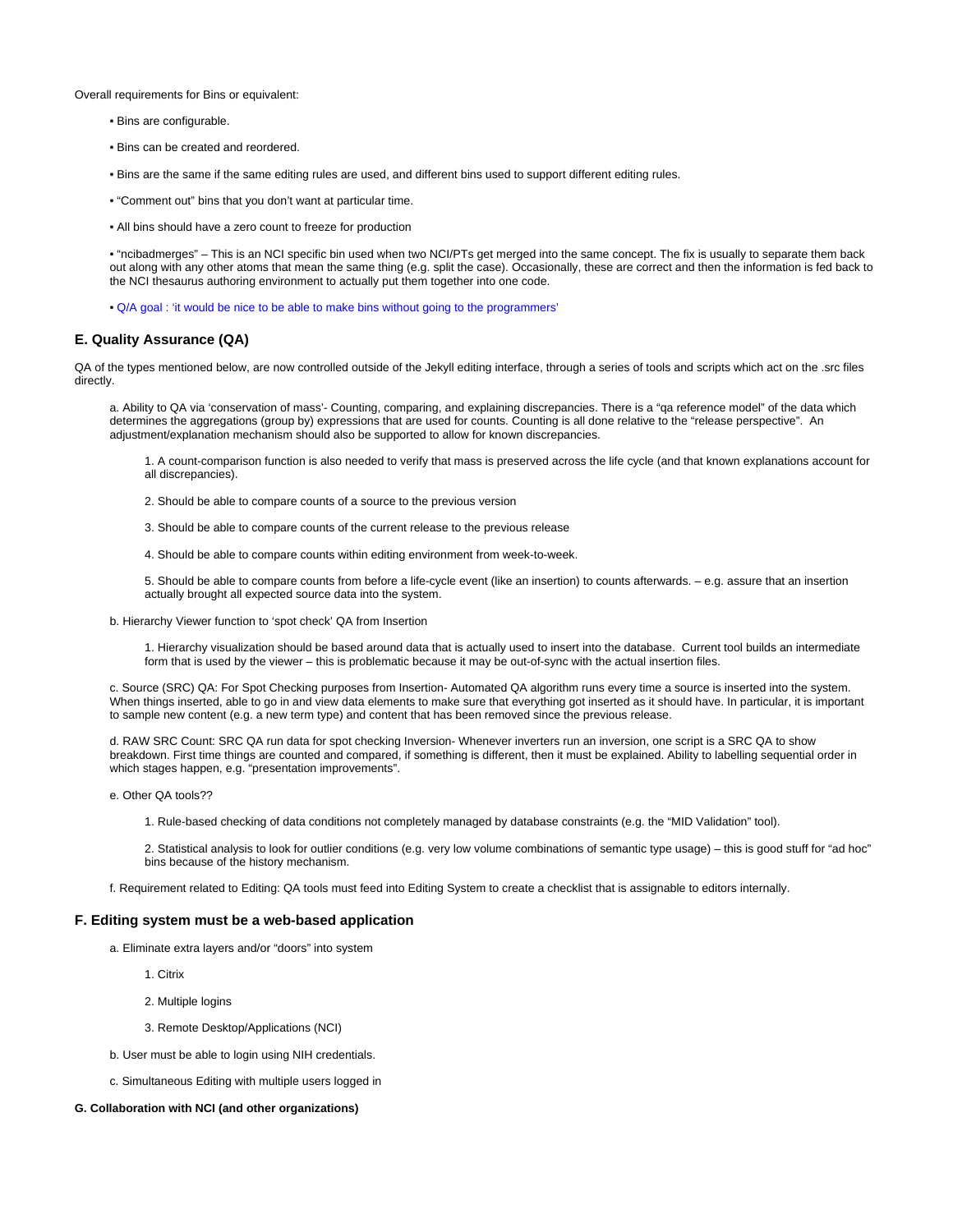One of the goals of this activity is to find ways to reduce effort and cost involved in editing and producing NCI Meta and UMLS, and also to facilitate collaboration (and editing with and by other outside organizations as appropriate). To that end, there are a number of questions to be investigated from technical and management perspectives.

a. Is there a way to invert shared sources once?

b. Is it feasible to have a single server that can be used by multiple organizations? Or independent servers that can be integrated and/or pass information back and forth? May be difficult to manage a shared resource but there is precedence for inter IC agreements of this sort. Software should be modular to not affect editing interface as pieces underneath are developed, switched out.

- c. Would a 'publish-first' mechanism facilitate b above?
- d. If there were to be a single server, could different user edit concepts differently (i.e. disagree on synonymy)?
- e. Can we then export different "versions" of a Metathesaurus?
- f. How would inversion/insertion be handled?
- g. How could the underlying models for MEME, RRF and UTS be reconciled?

# <span id="page-8-0"></span>**9. Non-Functional Requirements**

#### <span id="page-8-1"></span>**A. Usability**

- a. All tools must support publishing at intervals in XML, OWL, etc., with a sub-setting capability
- b. Backup on continuous basis
- c. Ability to print (through the web browser)
- d. Track actions of users

#### <span id="page-8-2"></span>**B. Constraints and Dependencies**

a. Wherever there is a data transformation step, there must be a corresponding QA step to validate the transformation and identify any missing, extra, or unexpectedly changed data.

#### <span id="page-8-3"></span>**C. Extensibility**

a. Compatibility if customer is updating systems ('make it easier for customers to get new content')

#### <span id="page-8-4"></span>**D. Performance**

a. Good editing performance with X number of simultaneous editors

#### <span id="page-8-5"></span>**E. Technical Requirements- NIH, CBIIT**

- a. Must meet NIH ISSO Security requirements
- b. External API Integration
- c. External facing applications must meet 508 compliance
- d. Use standard software and tech stack, open source if possible
- e. etc.

# <span id="page-8-6"></span>**10. Proposed Plan for Editing System (Phased Approach)**

Phase 1 - Editing Functions transition to Web-based Application using existing and new requirements mentioned in previous sections:

#### <span id="page-8-7"></span>**A. Web-based Editing Application**

- a. Workflow
- b. Editing
	- 1. Multiple simultaneous usage
	- 2. Ability to merge deleted concepts on server side
	- 3. etc.
- c. Quality Assurance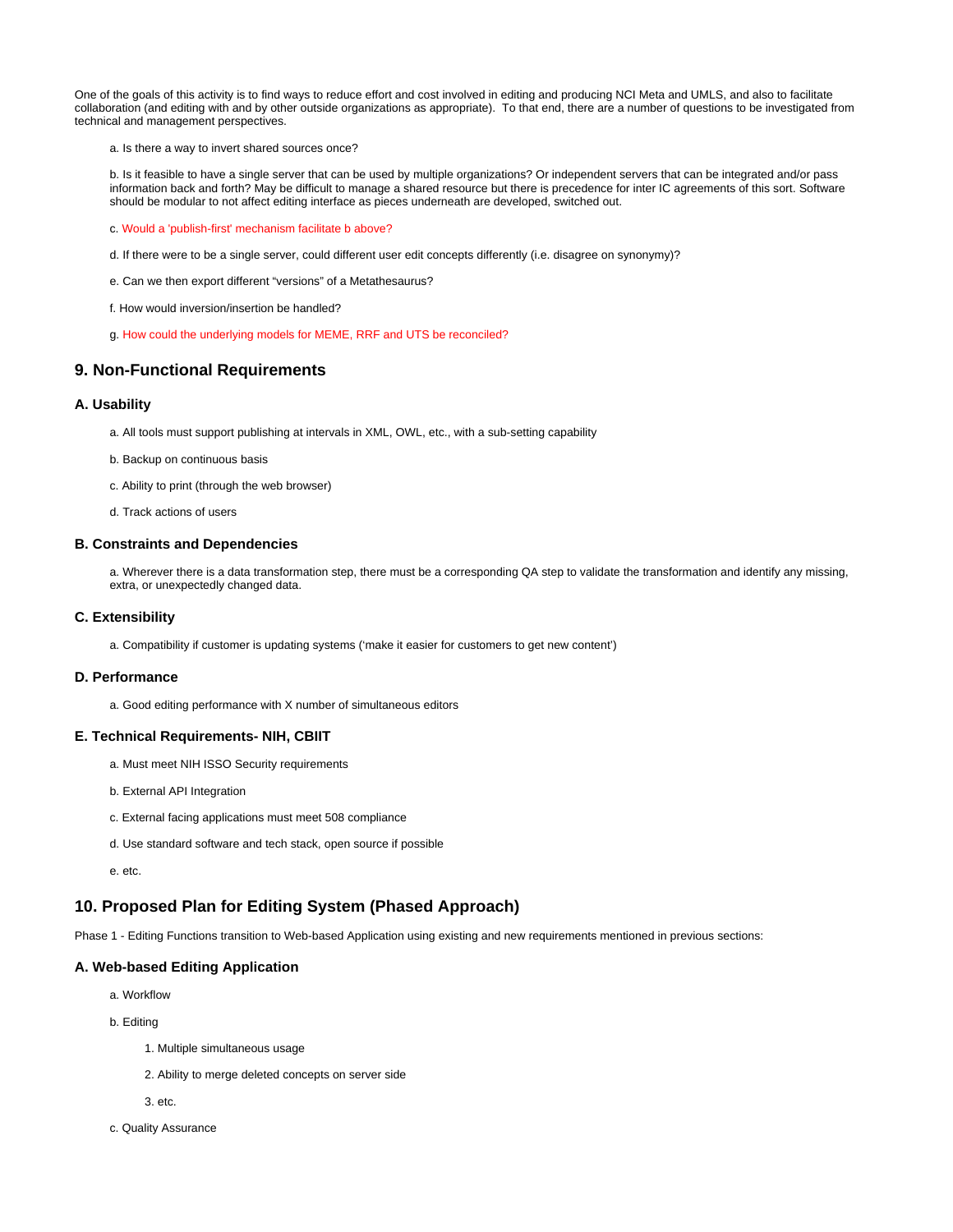- 1. Counting, comparing, and QA at each transformation step
- 2. QA Tools feed into Editing Management System to create checklists/assign work within tool

After several attempts to upgrade the MEME environment in the past, it was identified that the main 'roadblock' is the complexity of lifecycle interactions between various processes and modules (See Figure 1 above). After collaborating with MEME users and editors, the overall recommendation is to create interfaces (APIs) or standard 'handoff' artifacts that separate lifecycle stages in ways that completely disentangle them. By creating well-defined file formats and REST APIs, the core functionality and the interface tooling of each lifecycle stage can be cleanly separated from one other. This allows for incremental reengineering of individual pieces; i.e. Editing System, then Inversion, Insertion, Publishing System, etc.

Each of these systems is currently implemented with legacy technology and can be upgraded without requiring an upgrade of the entire system. The starting point would be to upgrade the interfaces between lifecycle stages, thus allowing tools and interfaces to be upgraded without first requiring the backend to be upgraded.

**Stage 1:** Define security and domain model Read/Write REST APIs. Implement them to run against the existing MEME environment.

**Stage 2:** Redevelop the editing interface (currently Java application "Jekyll').

**Stage 3:** Redevelop other tooling that would make use of the corresponding API (in order of priority)

**Stage 4:** Upgrade backend to directly implement the APIs using modern architecture and development approaches.

Consider the following diagram that shows the fully reengineered MEME Editing System (Figure 2). There is an API layer between the backend system and the tools and interface that drive the lifecycle processes.



#### [MEME Architecture - Editing and Editing Management.gliffy](https://wiki.nci.nih.gov/download/attachments/265716257/MEME%20Architecture%20-%20Editing%20and%20Editing%20Management.gliffy?version=1&modificationDate=1435089620000&api=v2)

**Figure 2 – Editing and Editing Management System**

The best incremental pathway to a complete system would be to define and implement the middle layer APIs. For example, with 'Security Services' and 'Domain Model I/O' APIs written against the legacy system, but using a next-generation set of domain model objects and services, would enable the complete redevelopment of the editing interface without needing to change any other feature of the system.

Similarly, between each 'major functional component' of the system there is a 'bridge component' that allows either side of the bridge to be reengineered without changing the other side. The long-term implication of this is that each major functional component ends up independent of one other, therefore any future needs for redevelopment can also be incrementally undertaken. Major functional components and bridge components are defined in Appendix A.

# <span id="page-9-0"></span>**11. Proposed Plan for Remaining Components (Phased Approach)**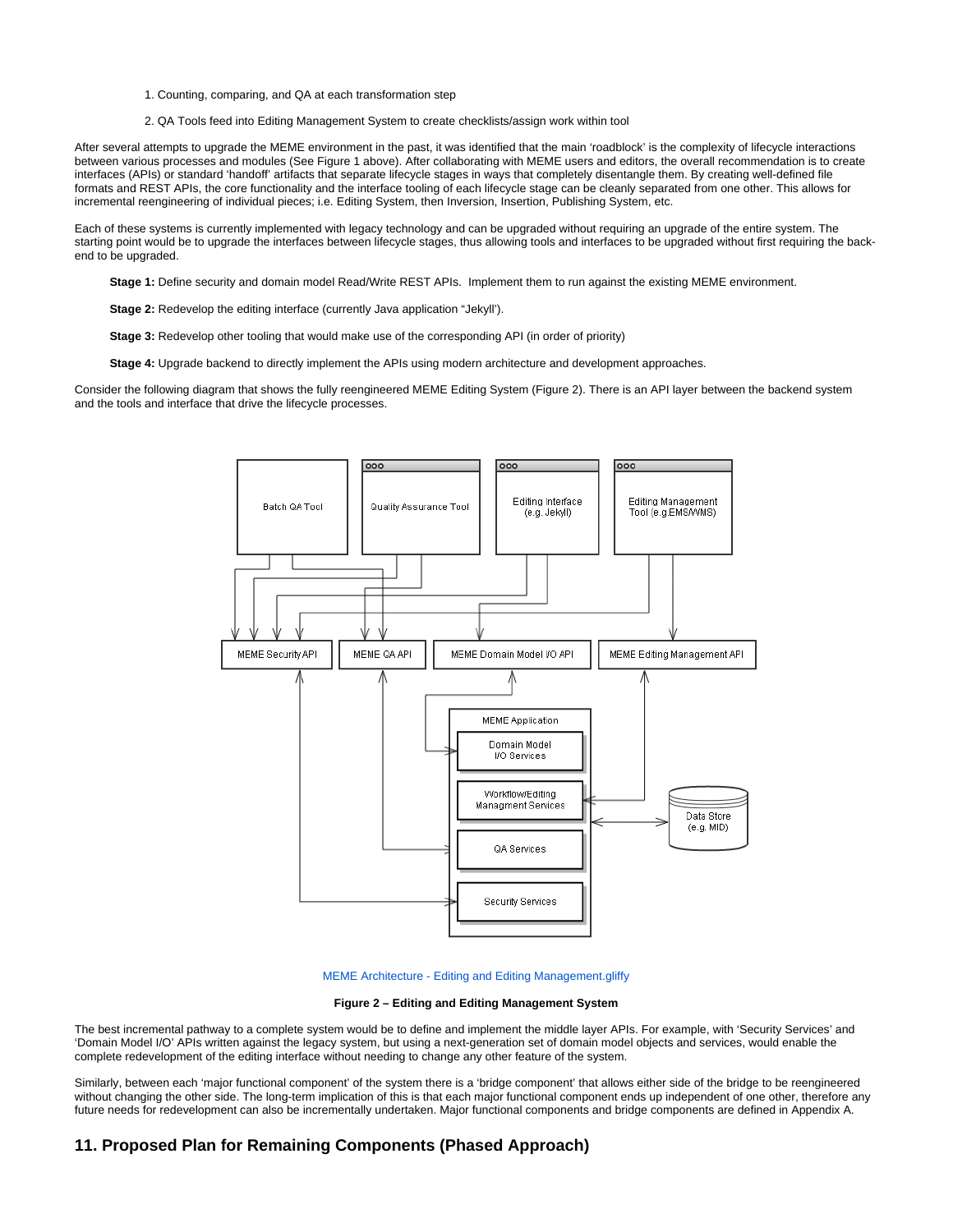Phase 2 - Transition of other parts of Metathesaurus Lifecycle to updated System in similar fashion to Phase 1 for Editing System. Figure 3 is for Inversion and Insertion and Figure 4 is for Release and Production.



**Figure 3 Inversion and Insertion**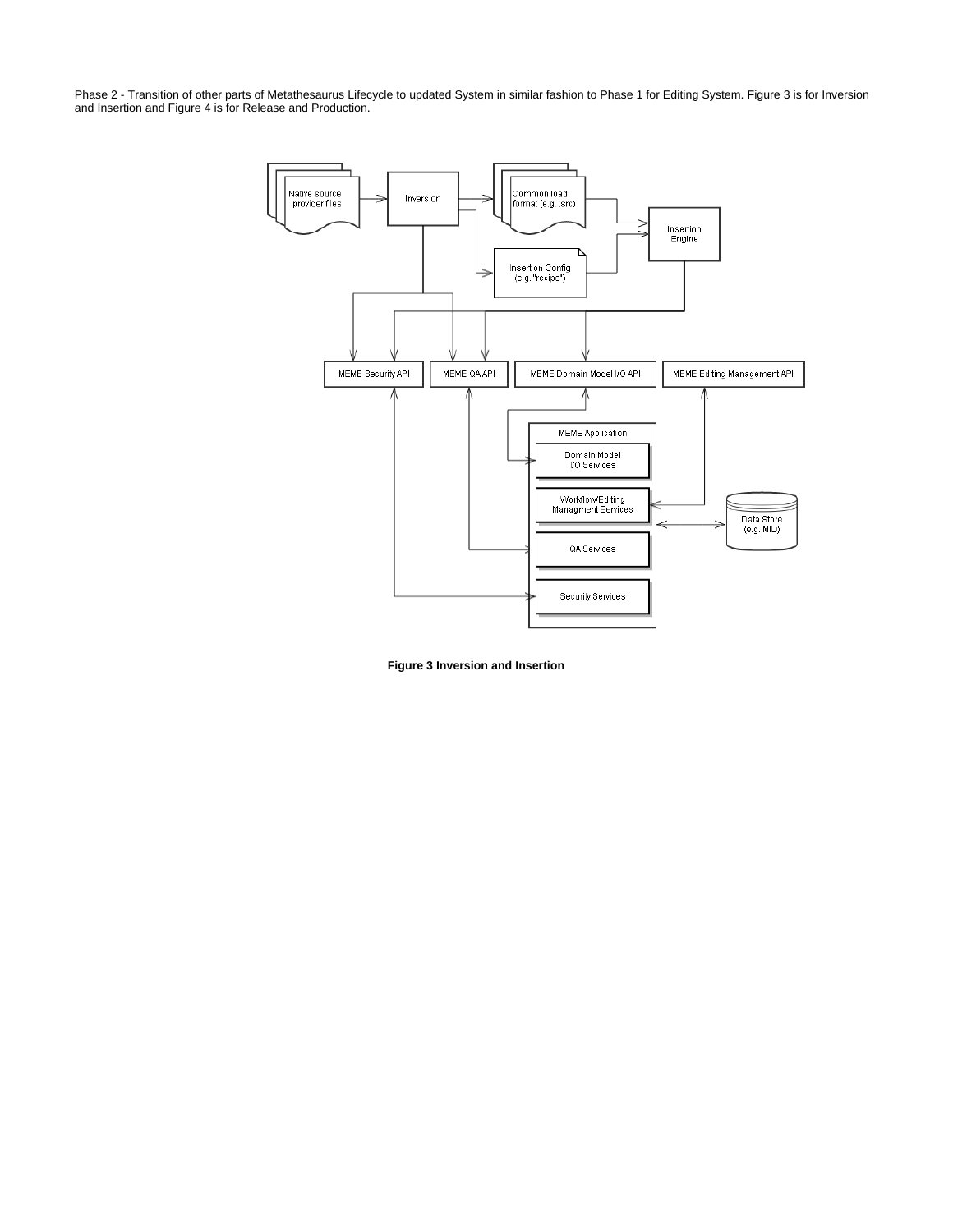

#### **Figure 4 – Release and Production**

# <span id="page-11-0"></span>**12. Alternative Upgrade/Research Project**

Option 3A- Applying web-based terminology server/browser that already exists but is not being implemented

West Coast Informatics has developed a lightweight terminology server/browser platform that can host individual terminologies, or a Metathesaurus itself. In the case of NCI-NLM collaboration, it can also host multiple Metathesauri reusing the same underlying terminology versions. It can also host multiple versions of the same terminology at the same time (thus handling terminology updates, etc).

The basic fields and features to support editing (e.g. identifier assignment, etc) exist in the back-end but are not exposed at all. We continue to develop the platform (recently adding relationship search capabilities and advanced searching). We are doing an infrastructure overhaul of the UI to support things like URLs directly loading a particular concept, and the ability to view multiple concepts in different windows within the same application framework. That will form the basis of the next step which is to develop basic editing features. Approaches for user roles would be reused (e.g. ADMIN, REVIEWER, AUTHOR, VIEWER) and approaches to workflow (SIMPLE, SINGLE REVIEW, DUAL INDEPENDENT REVIEW WITH CONFLICT RESOLUTION).

The option 3 would be to develop this platform out further to support:

- Role-based access
- Metathesaurus editing actions (MERGE, MOVE, SPLIT, STY change, etc)
- Workflow support (workflow paths, "available work" grouped by criteria, and "assigned work")
- Insertion capabilities (new versions of terminologies reuse of what is "in common")
- Built around ".src" model so that inversion can remain the same.
- Tweaks to support the stranger aspects of Metathesaurus (e.g. handling MSH, dealing with the "SRC" problem, etc).
- Release process to produce RRF the model is essentially built around RRF.
- Initial quality assurance hooks

#### Option 3B- Machine learning research project

After 3A is implemented, tested, and approved, machine learning algorithms would be introduced into the process to facilitate editing. Determine where editing can be done algorithmically and determine where information was needed from users for "supervised training". Machine algorithms could also drive QA and identify cases of things that look wrong (e.g. weird STY combinations, or STY combinations in conjunction with hierarchies that don't make sense, etc).

# <span id="page-11-2"></span><span id="page-11-1"></span>**13. Management of Chosen Approach Implementation**